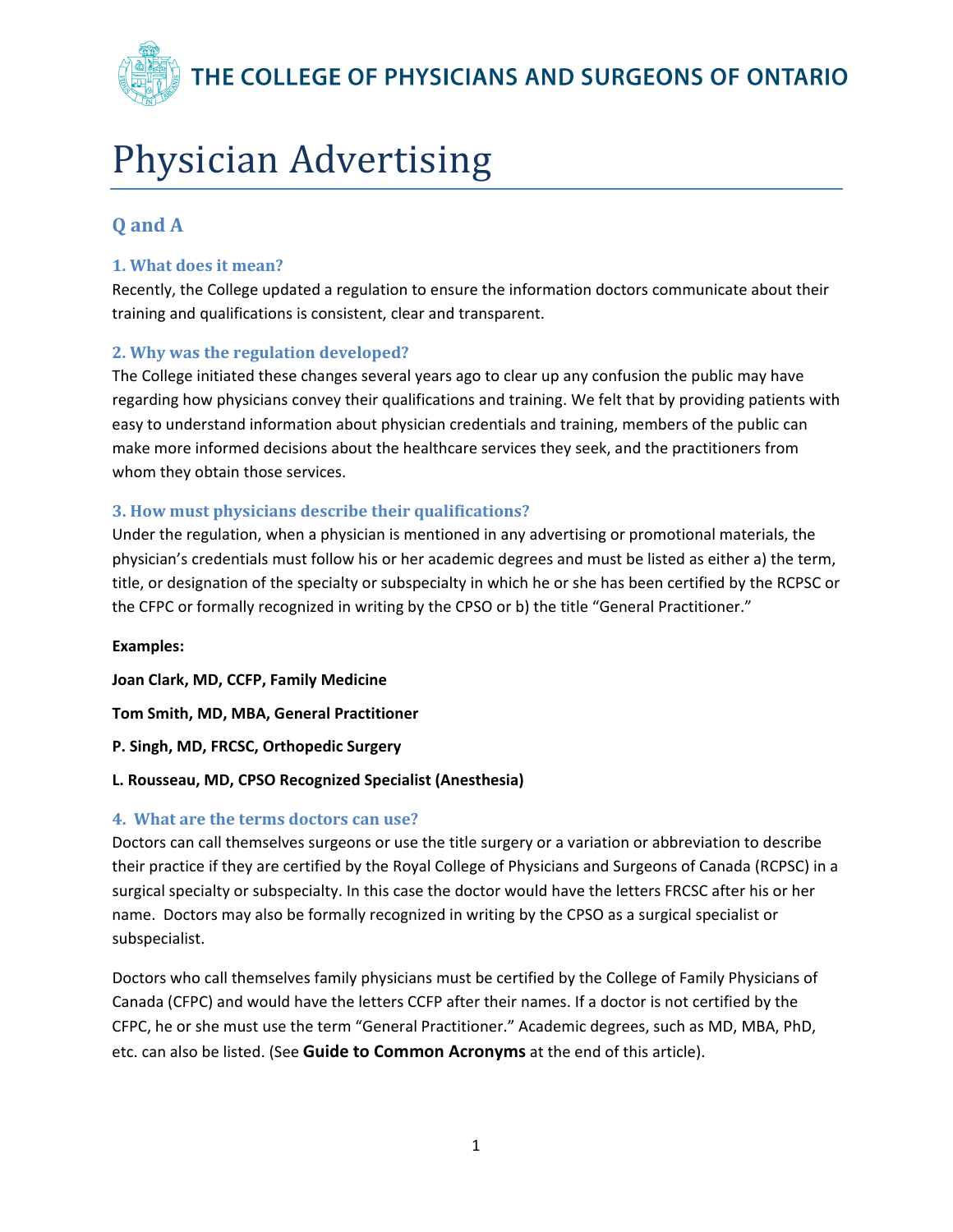#### **Example:**

**D. Jones, MD, FRCSC, Otolaryngology‐Head and Neck Surgery, practising in facial plastic surgery** In this example, Dr. Jones is a specialist in otolaryngology (ear, nose and throat) and has limited his practice to facial plastic surgery.

# **5. What about physicians who practise in specific areas in which they have completed additional training but are not certified specialists?**

All physicians must have the suitable knowledge, skills and judgment to practise in the areas that they describe. If physicians wish to describe other areas of their practice, they may do so, provided they comply with certain requirements:

- They must still state their specialty or subspecialty or designation as a General Practitioner.
- The phrase "practising in" must precede any descriptive terms that are used. This is intended to ensure consistency in advertising and promotional materials, and that descriptive terms are not mistaken for formal specialization or subspecialization.

#### **Examples:**

#### **Charles Mann, MD, CCFP, Family Medicine, practising in pediatrics**

Dr. Mann is trained in family medicine. He is not a specialist in pediatrics but has the training and skills to provide the services he is advertising.

#### **J.B. Rodriques, MD, General Practitioner, practising in psychotherapy**

Dr. Rodrigues is a general practitioner (not certified by the College of Family Physicians) and has limited her practice to psychotherapy.

#### **Dr. E. Goldman, Family Medicine, practising in dermatology**

Dr. Goldman is a family doctor, certified by the College of Family Physicians, and has limited his practice to dermatology.

#### **6. What other credentials can physicians use in their advertising materials?**

Physicians can include other credentials in their advertising, if they wish, but that information cannot come before the required speciality designation and practice description, if any. (See **Guide to Common Acronyms** at end of this article).

#### **Example:**

# **J. Stevens, MD, General Practitioner, practising in sleep medicine, Diplomate of the American Board of Sleep Medicine**

Dr. Stevens is a general practitioner (not certified by the College of Family Physicians) and has limited her practice to sleep medicine and completed training through the American Board of Sleep Medicine.

**7. What questions should I ask before I have surgery or other medical procedures?** Please click here: http://www.cpso.on.ca/policies/positions/default.aspx?id=1726 for a list of relevant questions.

#### **8. Who do I contact if I need more information?**

Call the College's **Public Advisory Service** at **416‐967‐2603** or email: feedback@cpso.on.ca.